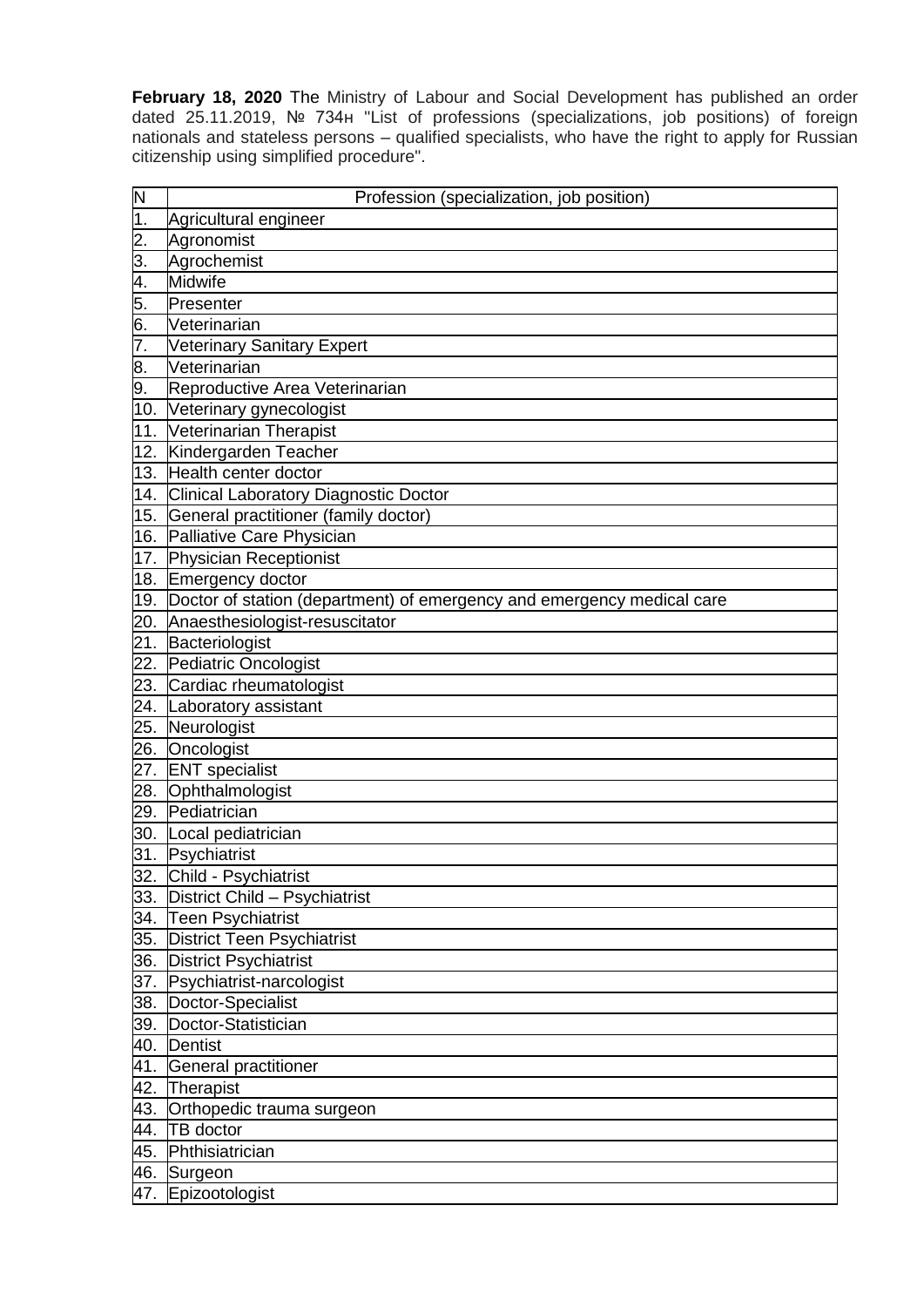| 48. | Gas welder                                                                             |
|-----|----------------------------------------------------------------------------------------|
|     | 49. Hydromeliorator                                                                    |
|     | 50. Chief Project Engineer                                                             |
|     | 51. Chief Metallurgist                                                                 |
|     | 52. Director of Economics                                                              |
|     | 53. Livestock specialist                                                               |
|     | 54. Engineer for Automated Manufacturing Management Systems                            |
|     | 55. Engineer for the introduction of new equipment and technology                      |
| 56. | Mining engineer                                                                        |
| 57. | Oil and Gas Production Engineer                                                        |
|     | 58. Information Security Engineer                                                      |
| 59. | Quality engineer                                                                       |
| 60. | Instrumentation and Automation Engineer                                                |
| 61. | Metrology engineer                                                                     |
| 62. | <b>Construction Supervision Engineer</b>                                               |
| 63. | Setup and Testing Engineer                                                             |
| 64. | Production Management Organization Engineer                                            |
|     | 65. Production Preparation Engineer                                                    |
| 66. | <b>Welding Engineer</b>                                                                |
| 67. | Construction engineer                                                                  |
| 68. | Design engineer                                                                        |
|     | 69. Process engineer                                                                   |
|     | 70. Electrical Engineer                                                                |
| 71. | Correspondent                                                                          |
|     | 72. Drilling master                                                                    |
| 73. | Mathematician                                                                          |
| 74. | <b>Nurse</b>                                                                           |
| 75. | Procedural nurse                                                                       |
| 76. | <b>District nurse</b>                                                                  |
| 77. | <b>Medical Laboratory Technician</b>                                                   |
| 78. | Machine operator                                                                       |
|     | 79. Drilling, mining mechanic                                                          |
|     | 80. Steel and reinforced concrete constructor                                          |
| 81. | Installer of electronic equipment and instruments                                      |
| 82. | Installer of sanitary systems and equipment                                            |
| 83. | Installer of ventilation, air conditioning, pneumatic conveying and aspiration systems |
| 84. | Technological pipelines installer                                                      |
| 85. | Assembler of technological equipment and related structures                            |
| 86. | Programmer for machine tools and manipulators                                          |
| 87. | Operating nurse                                                                        |
| 88. | University teacher                                                                     |
| 89. | Pharmacist                                                                             |
| 90. | Editor                                                                                 |
| 91. | X-ray lab assistant                                                                    |
| 92. | <b>Fish farmer</b>                                                                     |
| 93. | Collector of electronic products                                                       |
| 94. | Hull assembler for metal vessels                                                       |
| 95. | Welder of reinforcing nets and frames                                                  |
| 96. | Agricultural equipment repairman                                                       |
|     | 97. Agricultural machinery repairman                                                   |
| 98. | Agricultural vehicles repairman                                                        |
| 99. | Metalwork assembly fitter                                                              |
|     | 100. Construction fitter                                                               |